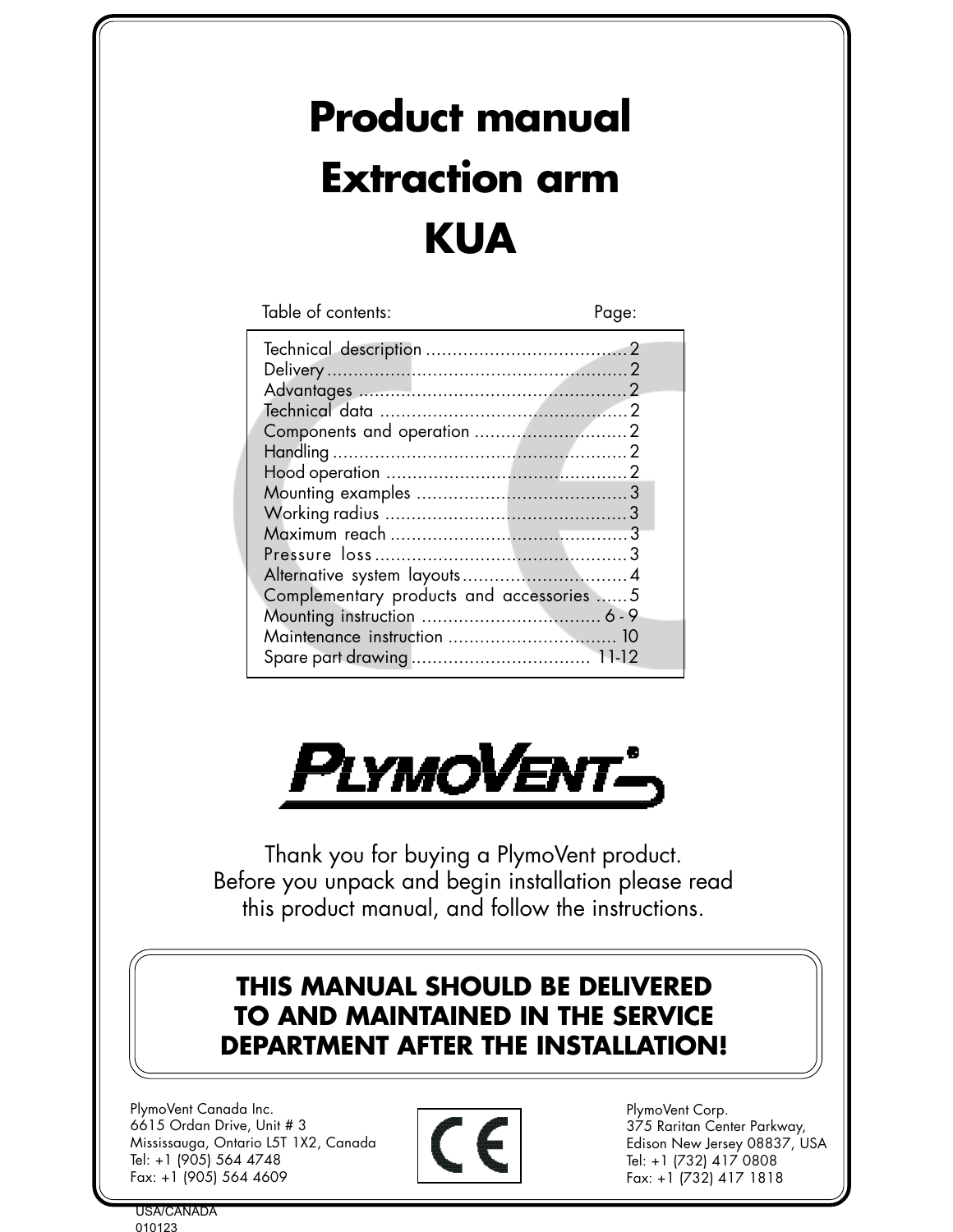

# **TECHNICAL DESCRIPTION**

BSAB no: T0.31 Ser.no: KUA/TB Date: Sept-97 Replace: Jan-95

**Ball-bearing jointed extraction arm** KUA

th Copyright 1967s All rights reserved. All information within this pointed matter may not be report ai ar treadaind iris eacher lenguaga in any fern oras m Flynsifest AB. Flynsifest AB mae matha rigid ia n

# **Ball-bearing joint extraction arm**

The PlymoVent ball-bearing jointed extraction arm – KUA – is a flexible and efficient extractor for dust, welding fumes, soldering fumes, oilmist, fumes from solvents etc. Ideal for many problem areas. The outer and inner arm are coupled by an externally mounted elbow joint for which we have a patent application pending. This external joint is adjusted by hand without the need for any tools. The lower spring-assisted joint supported in a double ballbearing mount, gives KUA a smooth, flexible movement. The KUA reaches above its mounting height and is manouverable through 360°. Both outer and inner arms are made of light, smooth aluminium tubing. This not only makes the arm rugged but also

minimizes the total weight and noise level, even at high extraction • Easy-to-reach ring handle ensures simple

## rates. **Advantages**

- Easy to move thanks to the ball-bearing mountings and spring assistance.
- Inner and outer arms made from aluminium tubing give increased mechanical strength.
- External, middle joint simplifies adjustments.
- Reaches up to 19.7 ft with stanchion PA-220.
- Rugged construction.

**Technical data**

### The extraction arm is delivered complete with wall mounting bracket on which the fan may be directly fitted. A Ø 6.30" spigot for connection to a central ductwork system is also provided.

positioning of the hood.

Standard stanchion for ceiling, floor and wal

mounting makes installation easy.

| KUA-2 |       |
|-------|-------|
| KUA-3 |       |
|       | KUA-4 |

Standard model for wall and stanchion mounting. 6.6 ft, 9.8 ft and 13.1 ft reach. Mounting bracket included.

| Model<br>No. | Max.<br>Workina<br>Radius ft | Hose<br><b>Diameter</b><br>inches | Recomended<br>Airflow<br><b>CFM</b> |  |  |
|--------------|------------------------------|-----------------------------------|-------------------------------------|--|--|
| KUA-2        | 66                           | 6.30                              | $450 - 700$                         |  |  |
| KUA-3        | 9.8                          | 6.30                              | $450 - 700$                         |  |  |
| KUA-4        | 13.1                         | 6.30                              | $450 - 700$                         |  |  |

## **Components and operation**



- complete with Ø 6.30" inlet spigot.
- **B** Inner arm pivot with friction pad tensioning
- adjustment.
- **C** Flame resistant hose made from PVC coated woven polyamide with internal steel spiral.
- **D** Aluminium inner arm.
- **E** Tensioned support spring.
- **F** Externally adjustable elbow joint (patent application pending).
- **G** Aluminium outer arm.
- **H** Universal joint with hood collar ring handle and shut-off damper.
- **I** Hood, constructed from sheet steel, includes safety mesh and quick- fit coupling. Hood opening Ø11.8". 360° ring handle Ø 11.8". **NOTE: THE HOOD CAN BE TURNED 110**° **IN ALL DIRECTIONS.**

#### **Handling**

**Delivery**

- **1.** 360° ring handle for positioning of the hood. Can be reached from
- all sides.
- **2.** Damper control knob.
- **3.** Quick-fit catch for simple ex-

change of extension hose and hood.

- **4.** Switch for light cartridge (see accessories HL-20/24).
- **5.** Switch for manual start/stop of fan or damper (see accessories SA-24, ES-90 or ASE-12).



#### **Hood operation**

The black, enamelled anodized metal hood can be angled 110° forwards, backwards and to the sides. Large, 360°, ring handle, Ø11.8".

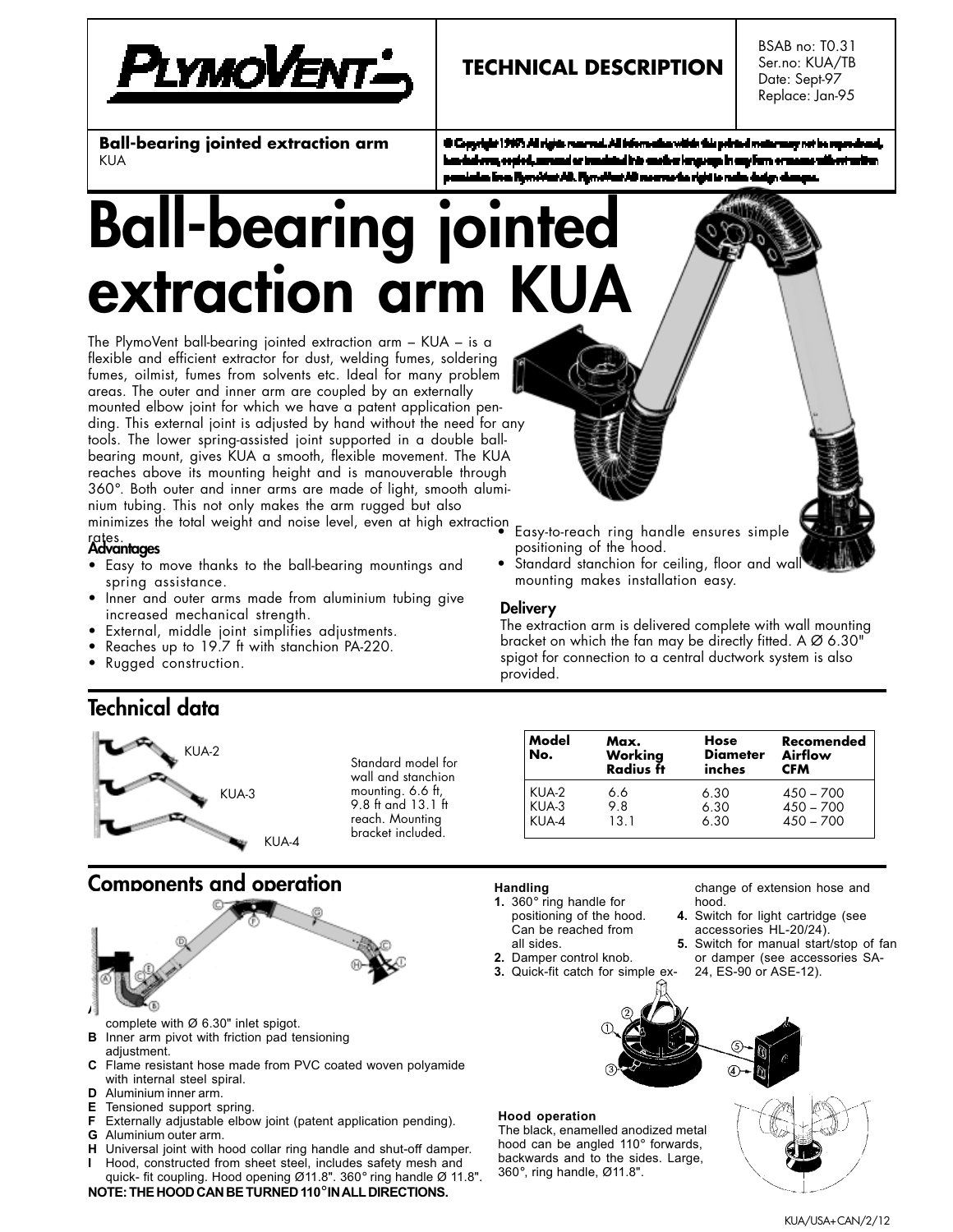# **Mounting Examples**

3.94

00.51

Ð



915



0 0.55\*

 $12.60^{\circ}$ 

10.63

7.87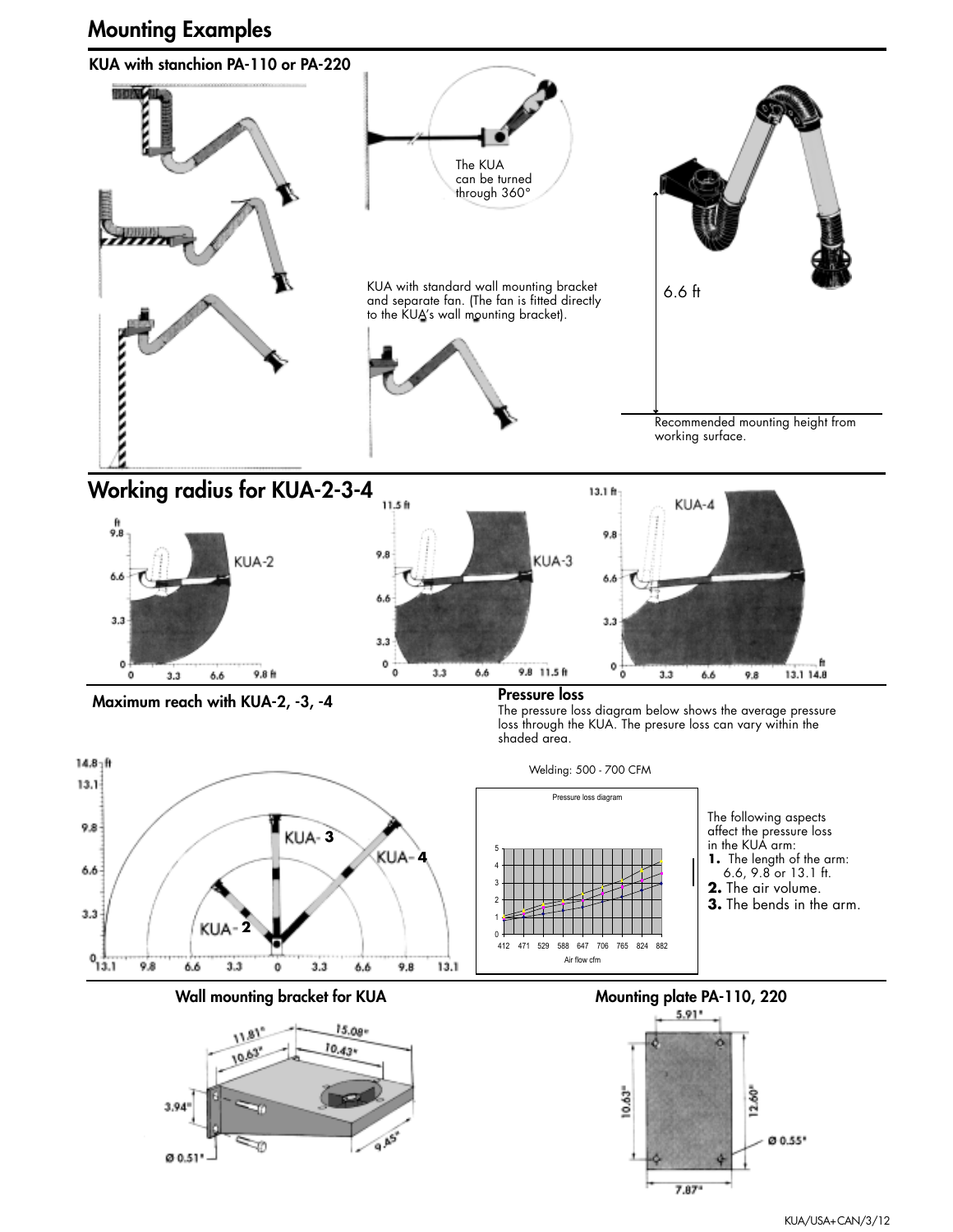# **Alt. 1**

Central system: 3 x KUA-3. Recommended fan per no. of arms: FS-3000: 2-3 arms FS-4700: 3-4 arms FA-6000: 4-5 arms

#### **Alt. 2**

Central system: 5 X KUA-3 with automatic dampers ASE-12, control unit M-1000, and a central fan. Recommended fan per no. of arms: FS-2100: 2-4 arms. FS-3000: 3-6 arms. FS-4700: 4-8 arms. FA-6000: 6-10 arms.

As every working place is unique, the above recommendations are only applicable for theoretically calculated examples.

#### **Alt. 3**



Central system: 3X KUA-3 connected to an electrostatic filter EF-3000. Recommended filter per no. of arms: EF-2000: 1-2 arms\* EF-3000: 1-3 arms\* EF-5000: 2-5 arms\* When more arms are required, use ASE-12 (see Alt. 2).

\*For continuous use.

#### **Alt. 4**



Central system: 3 X KUA-3 with separate fans and energy savers connected to control unit M-1000 for a central fan.

**See Technical Data description on energy savers ES-90.**

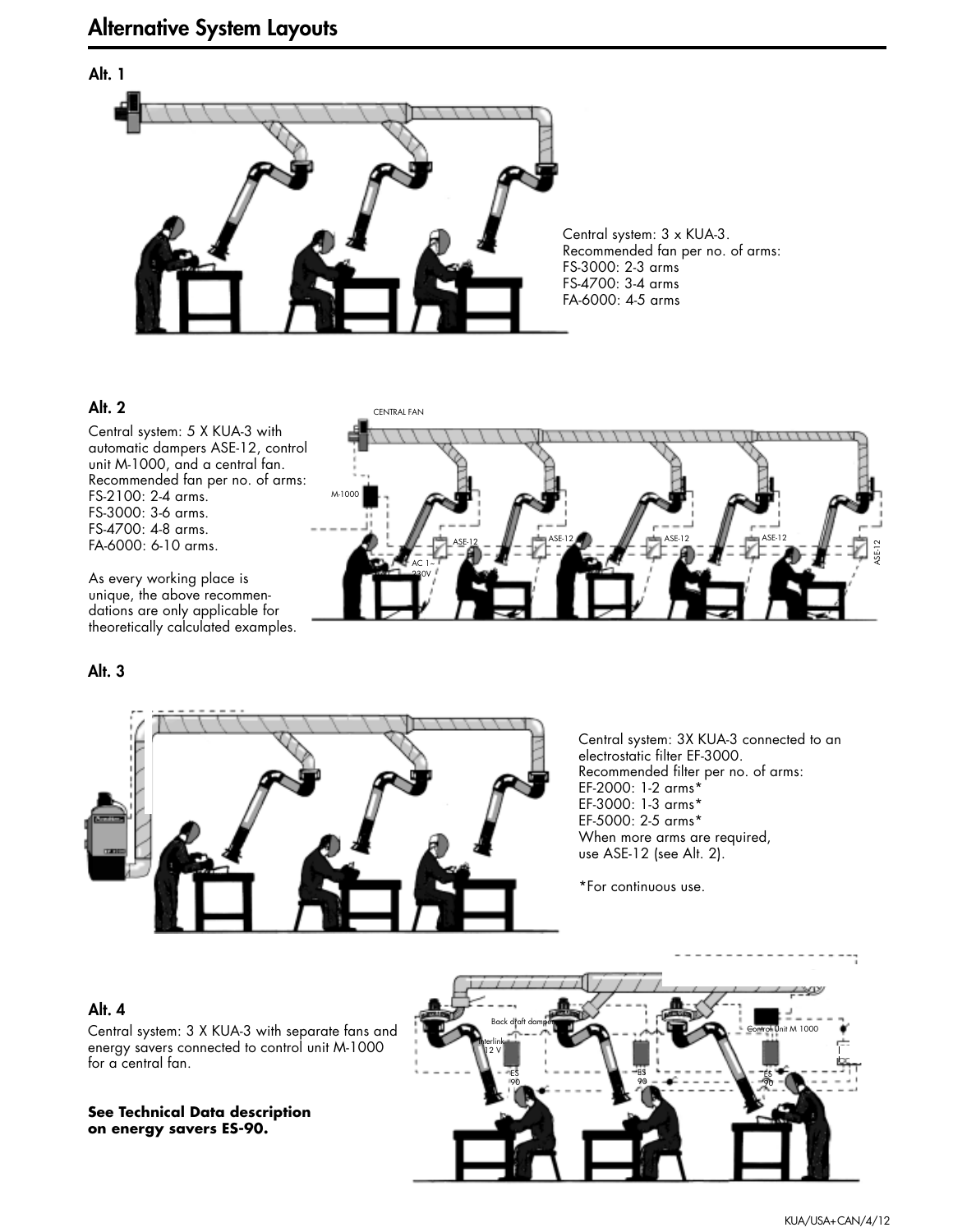# **Complementary Products and Accessories**

#### **Fans FUA**

FUA fans are attached directly to the KUA mounting bracket. Available in three sizes with freeblowing air volumes of 825, 1060 and 1300 CFM. A unique anti-spark impeller made from aluminium gives maximum security. For wall- or ceiling mounted, choose "FS"-fan stand models 1300, 1800 or 2100. In a system with more than one

extractor, we recommend the wall mounted FS-3000, 4700 or FA-6000.



#### **NOTE: ALL FANS MUST BE FITTED WITH RELEVANT MOTOR OVERLOAD (NOT INCLUDED).**

#### **Stanchion**

Accessory for ceiling, floor or wall mounting of KUA. Length: 3.6 ft. **Prod No: PA-110.** Length: 7.2 ft. **Prod No: PA-220.**



To be fitted in the hood. Consists of 20W/24V halogen lamp, switch assembly and 32.8 ft cable. Must be complemented with transformer TR-24 or starter SA-24.

**Prod No. HL-20/24**

#### **Transformer**

115 VAC-24V/sec. Transformer for halogen lamp cartridge HL-20/24. **Prod No. TR-24**



#### **\* Other voltages are available**

#### **Automatic Damper**

Fully automatic motor driven damper for fitting to Ø 6.30" duct. Adjustable overrun period between 7 seconds and 6 minutes, to capture after-fume. Inductive sensor clamp with 16.4 ft of cable is included as standard. Line supply: 115 thru 460 VAC. Also includes switch assembly (S-100) for manual control from the hood.



#### **Prod No. ASE-12**

#### **\* Other voltages are available**

#### **Energy Saver**

For autom. start/stop of fan. Adjustable overrun period of between 7 sec. - 6 min. Incl. inductive sensor clamp with 16.4 ft of cable. Built-in contactor for up to 5 HP fan must be fitted with relevant fan-motor overload (not included). Line supply: 115 thru 460 VAC. **Prod No. ES-90-005** Incl. 75 VA/24V



transformer. For one arm with light and one fan.

#### **\* Other voltages are available**

#### **Switch Assembly**

Switch assembly with 32.8 ft cable for manual operation from the hood of fan and light. Also supplied as standard as part of ES-90 and ASE-12.

| <b>Prod No. S-100</b> |  |  |
|-----------------------|--|--|
|                       |  |  |
|                       |  |  |
|                       |  |  |
|                       |  |  |

| Fan<br>Prod<br>no.                                         | Airflow<br>CFM<br>Freeblowing | Motor<br><b>HP/Phase</b><br>at the hood of                                     |                                                                              |  |
|------------------------------------------------------------|-------------------------------|--------------------------------------------------------------------------------|------------------------------------------------------------------------------|--|
| <b>FUA-1300</b><br>FUA-1301<br><b>FUA-1800</b><br>FUA-2100 | 825<br>825<br>1060<br>1300    | 1 KUA = 590<br>$1 KUA = 590$<br>1 KUA = 740<br>1 KUA = 825<br>$2$ KUA = 380 eg | $1/2$ HP, 3 phase<br>1/2 HP, 1 phase<br>$3/4$ HP, $3$ phase<br>1 HP, 3 phase |  |
| FUA-2101                                                   | 1300                          | 1 KUA = 825<br>$2$ KUA = 380 eg                                                | 1 HP, 1 phase                                                                |  |
| FS-3000                                                    | 2000                          | $2$ KUA = 765 eg<br>3 KUA = 500 eg                                             | $1.5$ HP, $3$ phase                                                          |  |
| <b>FS-4700</b>                                             | 2840                          | $3$ KUA = 765 eg<br>4 KUA = 560 ea                                             | 3 HP, 3 phase                                                                |  |
| FA-6000                                                    | 3540                          | 4 KUA = 765 ea<br>$5$ KUA = 620 eg                                             | 7.5 HP, 3 phase                                                              |  |

#### **Control Unit**

For automatic start or stop of a central fan up to 5 HP in a system with several extractors. To be used in conjunction with the Energy Saver or Automatic Damper. Line supply: 115 thru 460 VAC.



#### **Prod No. M-1000 \* Other voltages are available**

#### **Starter**

For manual start/stop of the fan up to 5 HP via a switch in the hood. Complete with switch assembly and 32.8 ft cable. Built-in contactor must be fitted with relevant fan-motor overload (not included). Line supply: 115 thru 460 VAC.



**Prod No. SA-24/75** includes 75 VA/24V transformer for halogen lamp on one workstation.

#### **\* Other voltages are available**

#### **Semi-rigid Extension Hose**

For all extraction arms 6.30" in diameter. Connects with quick-fit coupling. Flexible and adjustable, 4.92 diameter. Length 3.3 ft. **Prod No. FSL-1**

#### **Extension Hose**

Ø 6.30" extension hose with quick-fit coupling for connection to the fume extraction arm. PVC coated woven glassfibre with inner steel spiral support. Hood with double magnetic foot and handle for easy positioning.

**Prod No. SLE-20**, 6.6 ft in length **Prod No. SLE-30**, 9.8 ft in length



#### **Electrostatic Filters**

Clean the air so efficiently (up to 99.9%) that you may recirculate the already heated air into the workshop. Huge energy savings. Also excellent for filtering oilmist. Are available in sizes up to 2950 CFM.

**For more information, see technical data for oilmist and Electrostatic Filters (EF/EFO).**

**\* Other voltages are available**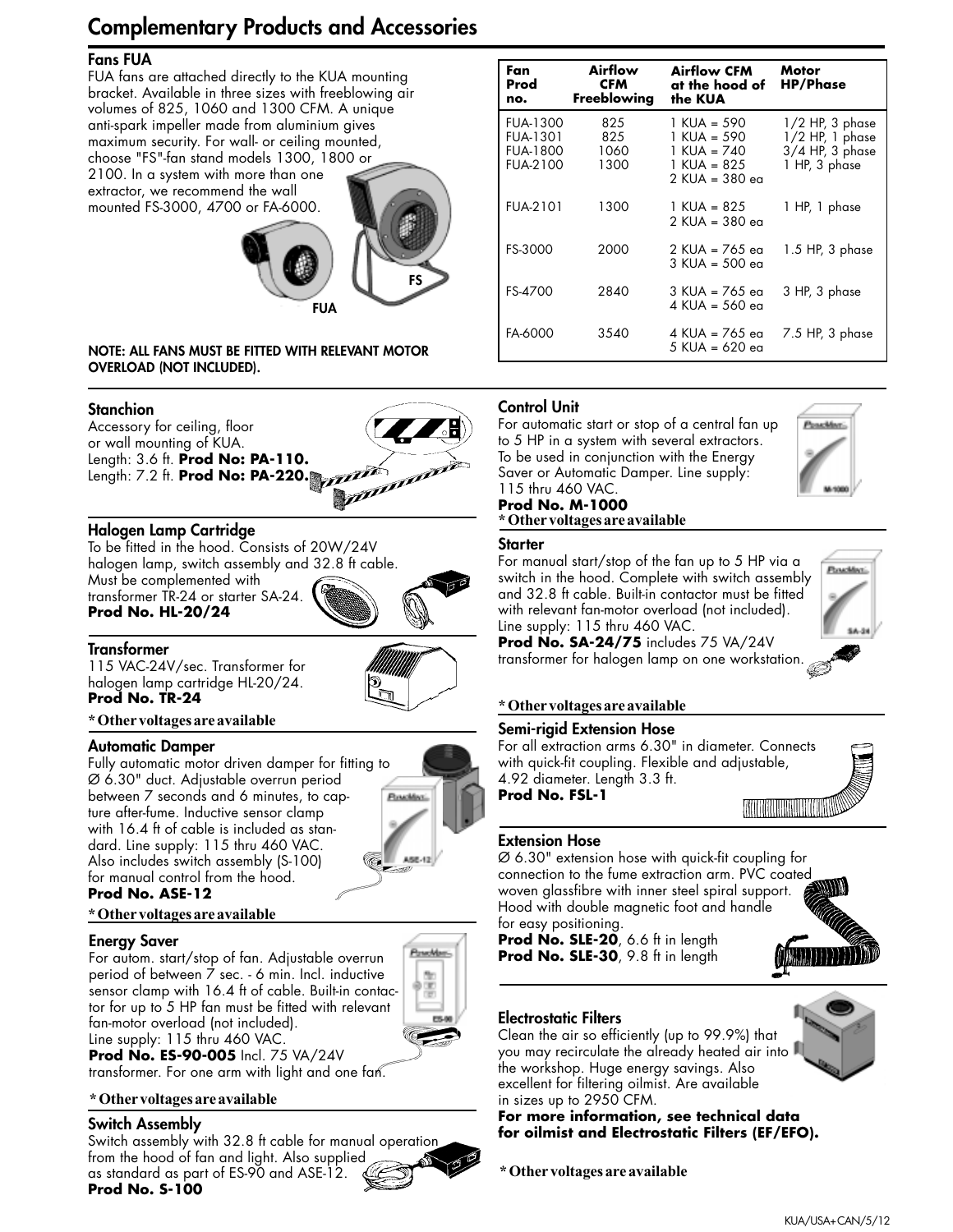

# **MOUNTING INSTRUCTION**

BSAB no: T0.31 Ser.no: KUA/MA Date: Sept-97 Replace: Jan-95

**EXTRACTION ARM** KUA-2, -3, -4.

10 Copyright 1997s All rights reserved. All information within this printed matter may not be reportiv zd, handad even, copied, annumel or translated into ensubseries groups in any form or mass er sitt eri artist dan lina. Flymridaet AB. Flymridaet AB moornardaa rigist to radio dasign dasargaa.



| Pos no | <b>DESCRIPTION</b> | Pos no | <b>DESCRIPTION</b> |
|--------|--------------------|--------|--------------------|
| A      | Mounting bracket   | G      | Hose clamp         |
| B      | Inner arm          | н      | Hood collar        |
|        | Outer arm          |        | Hood               |
| D      | Hinged joint       | Κ      | Ductwork adaptor   |
| Ε      | Rubber collar      |        | Fan                |
|        | Hose               |        |                    |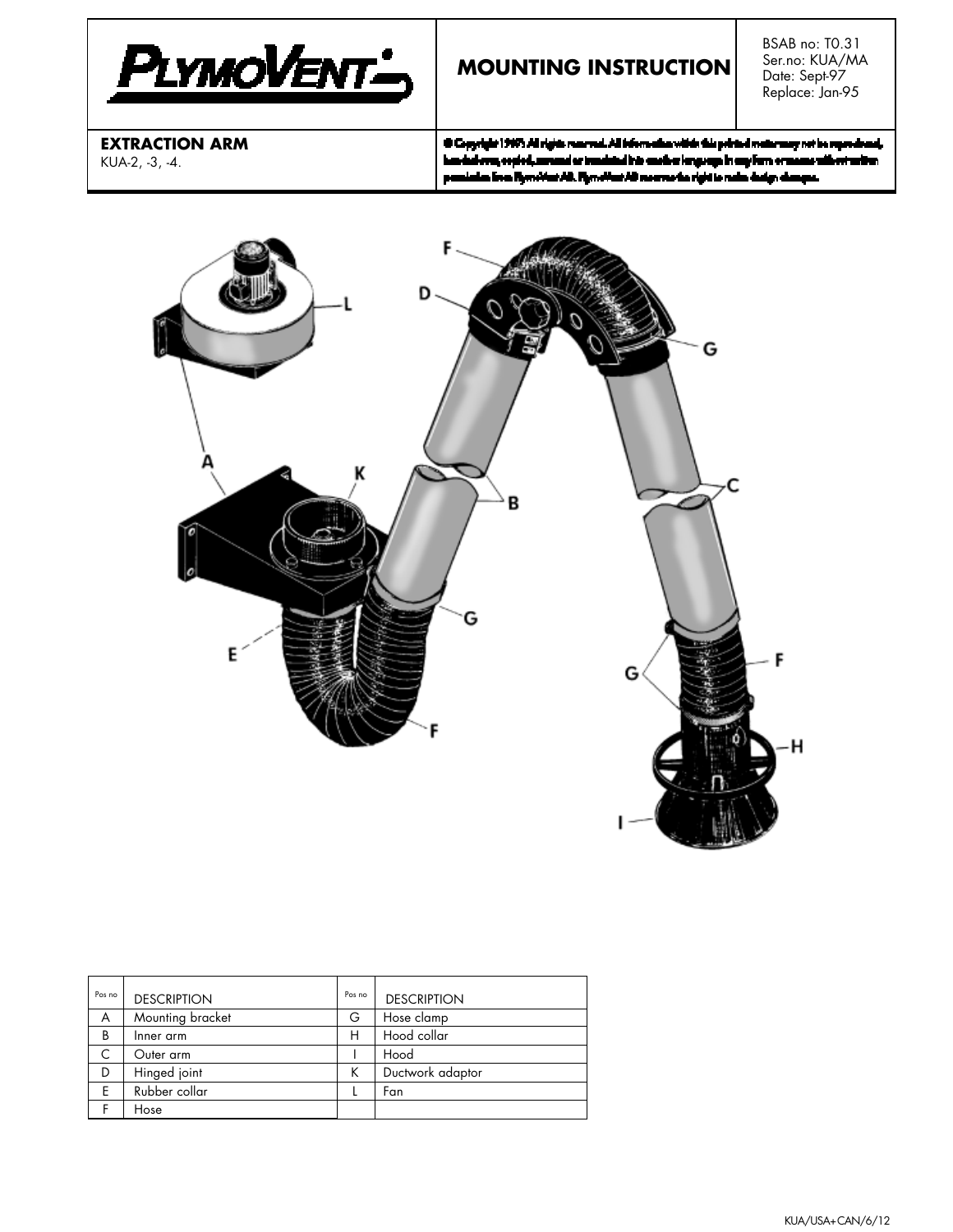**1.** Bolt mounting bracket to wall.



**2.** Attach inner arm to outer arm by means of hinged joint and fit plastic ring and rubber collar to inner arm.

#### **NOTE: BE CAREFUL TO OBSERVE INDEXING SLOT ON PLASTIC RING.**

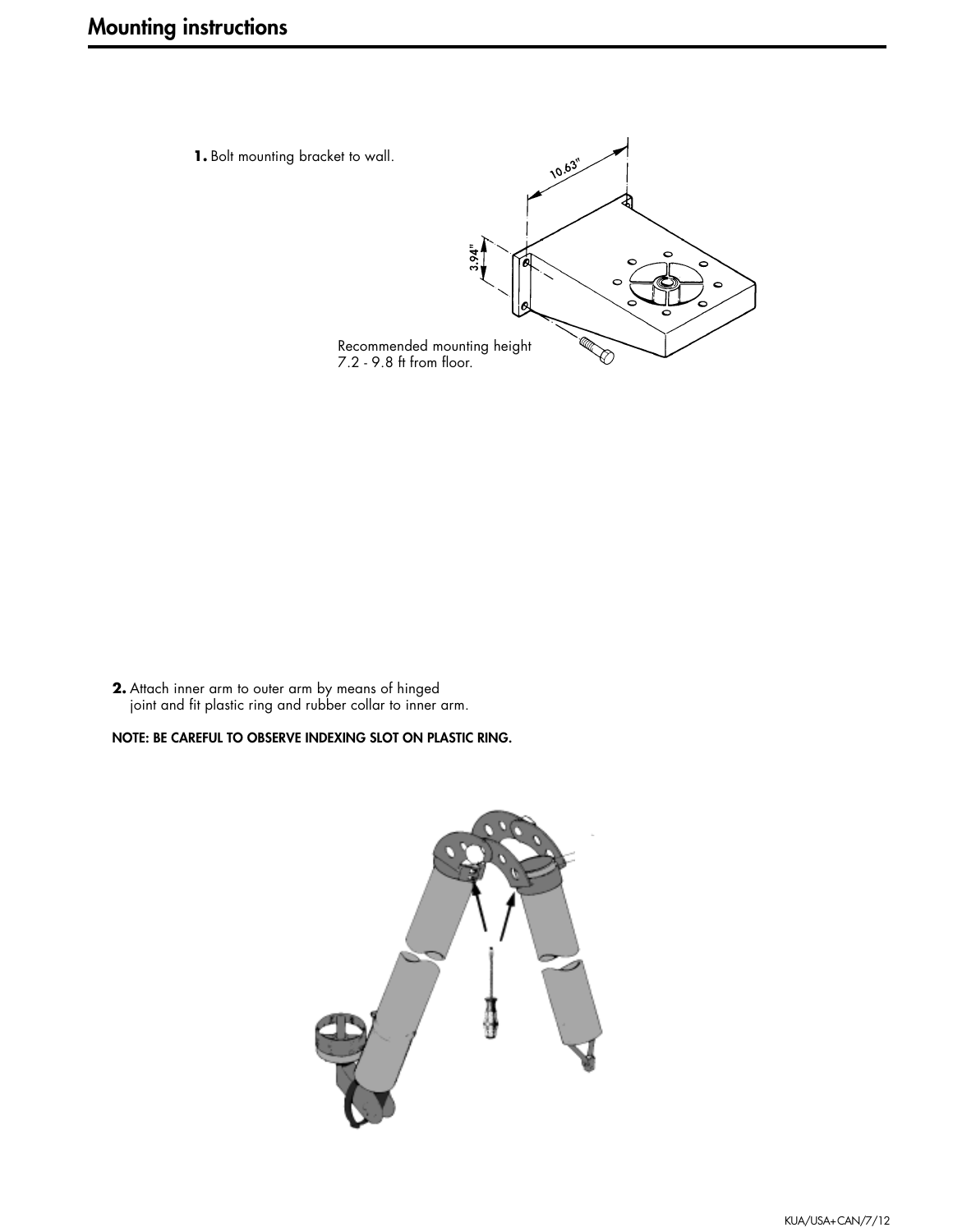

**4.** Fit hose, hose clamps (8 mm nut driver), hood collar and hood to outer arm (Hose 15.76" long - 6.3" dia).

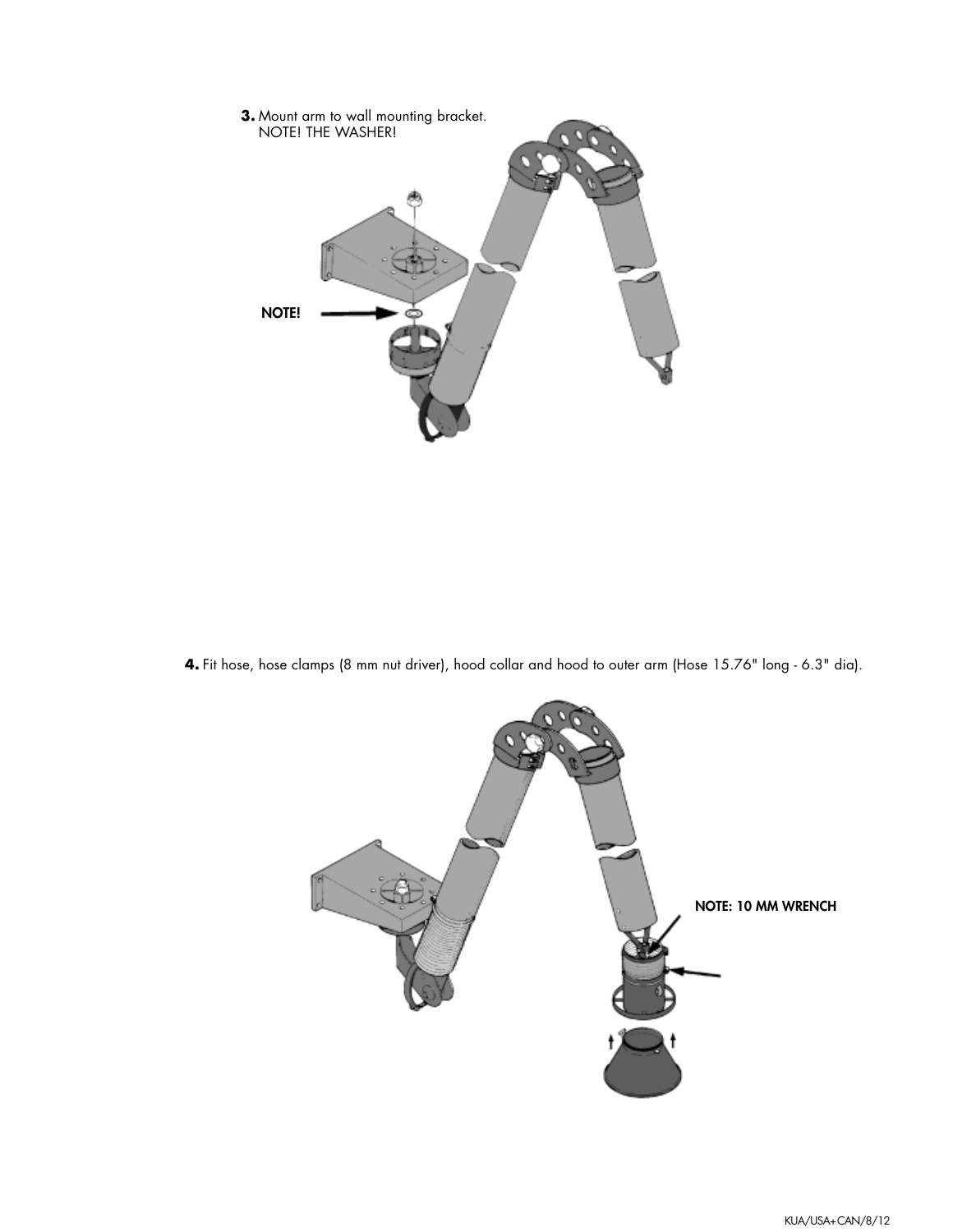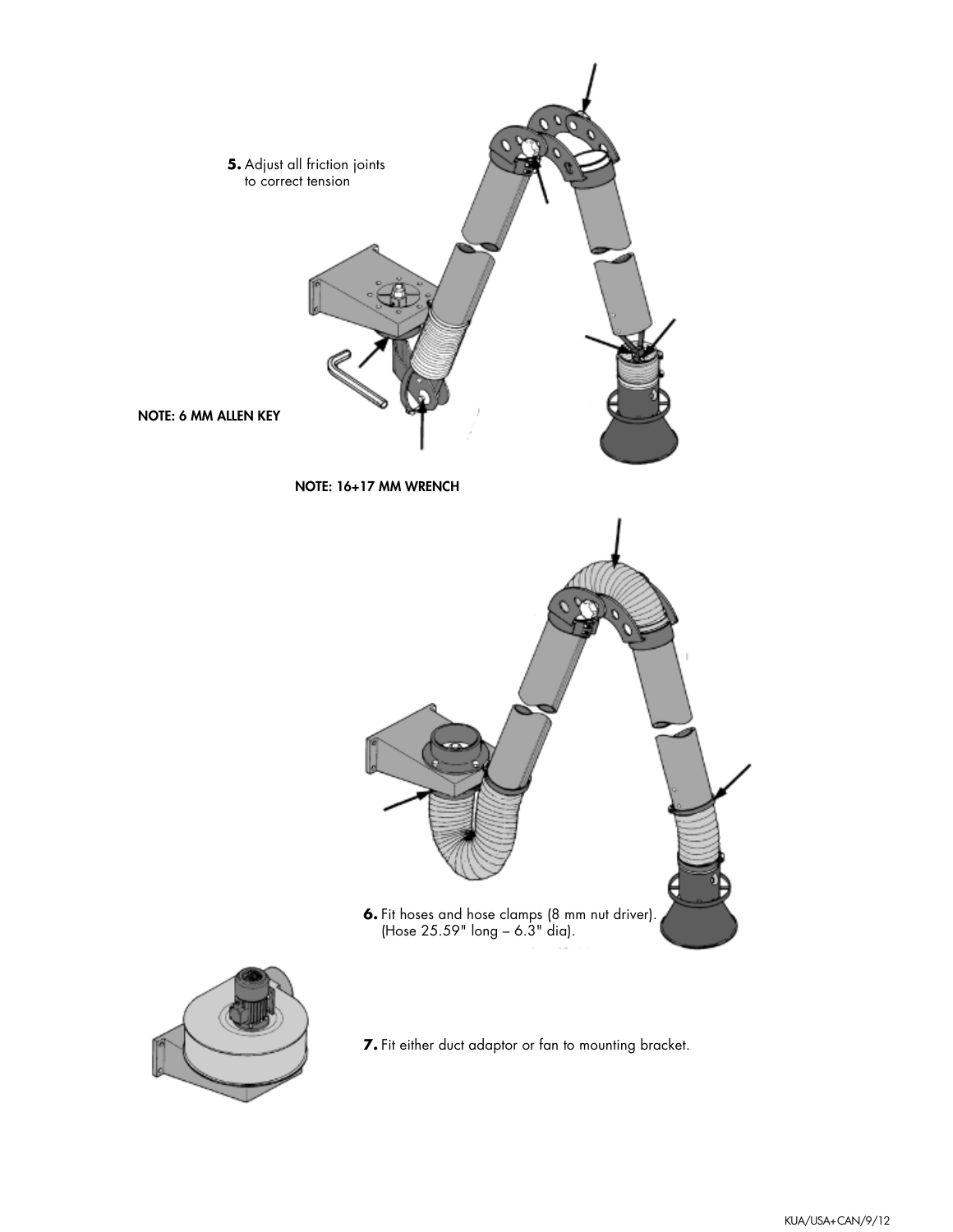

# **MAINTENANCE INSTRUCTION**

BSAB no: T0.31 Ser.no: KUA/DS Date: Sept-97 Replace: Jan-95

**KUA**

th Copyright 1997s All rights reserved. All information within this printed matter may not be repr kandad aya, secied, may nd er trædsted hår ensiker lengvege in eng forn oras n livn Flymridaet AD. Flymridaet AD more morfor rigid to make



#### **A. If the arm will not stay in the required position:**

- 1. Loosen the hose at A.
- 2. Pull the extractor out to its full length and angle it horizontally. Loosen the friction brake until the arm drops towards the floor. Tighten until it no longer drops. Note: 16+17 mm wrenches.
- 3. If the arm is difficult to move sideways or moves on its own sideways, then adjustments must be made to the friction collar. This is done by either loosening or tightening the drag brake located in the wall mounting bracket.Use an 6 mm allen key.

#### **B. If the outer arm will not stay in the required position:**

1. Angle the outer arm horizontally. Loosen the friction brake knobs on the plastic hinged elbow joint until the arm drops towards the floor. Tighten until it no longer drops.

#### **C. If the hood will not stay in the required position:**

- 1. Loosen the hose at C.
- 2. Adjust the universal joint (see picture) until the hood will stay in the exact position.

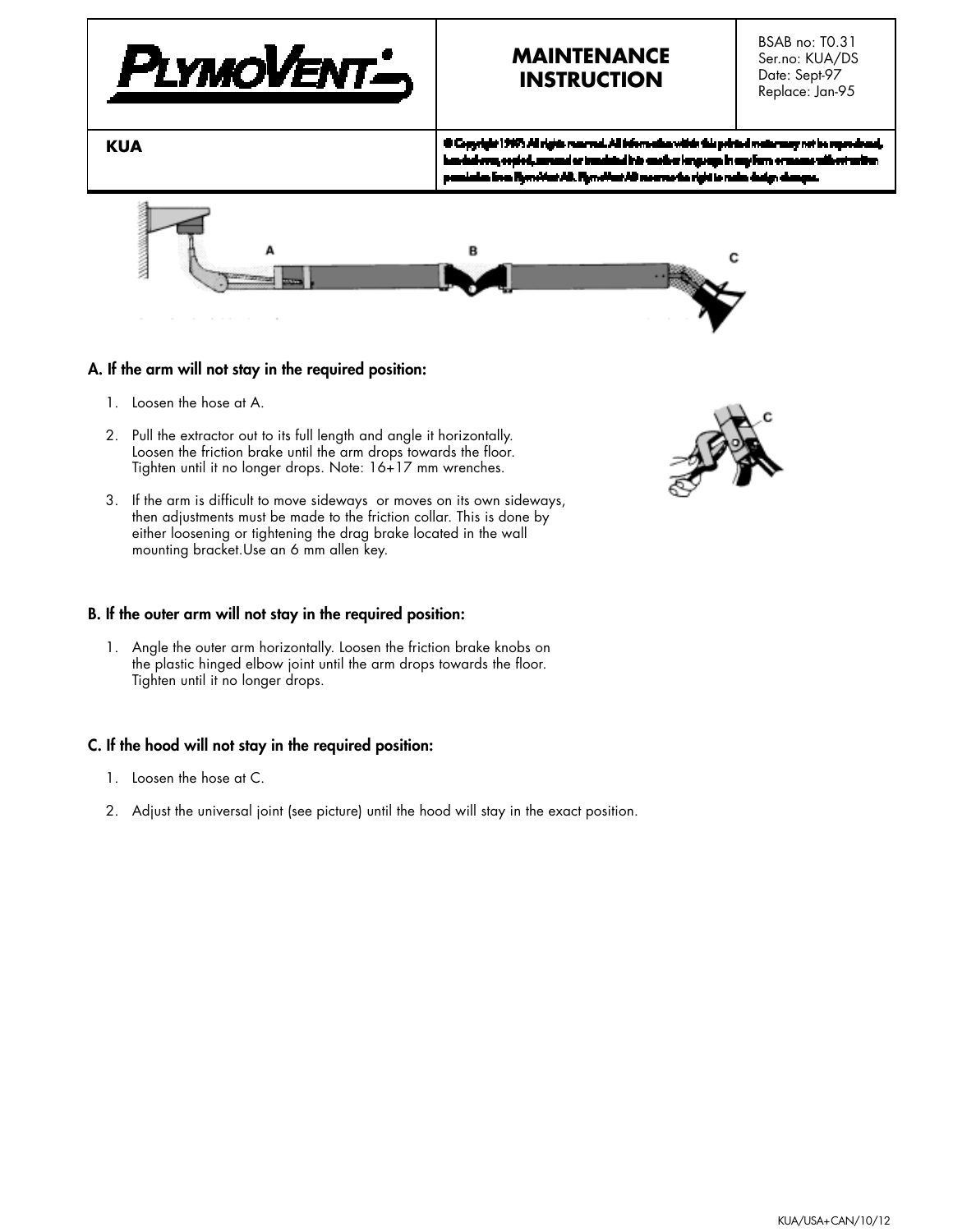

# **SPARE PART DRAWING**

BSAB no: T0.31 Ser.no: KUA/RR Date: Sept-97 Replace: Jan-95

**EXTRACTION ARM** KUA

@ Copyright 1997; All rights reserved. All information within this printed matter may not be reproduced, has deduced, copied, annual or translated into another language in any form or mass pemiatas līvas Rymotius AD. Rymotius AD mornu darīgist to neka dadgs dam ç.